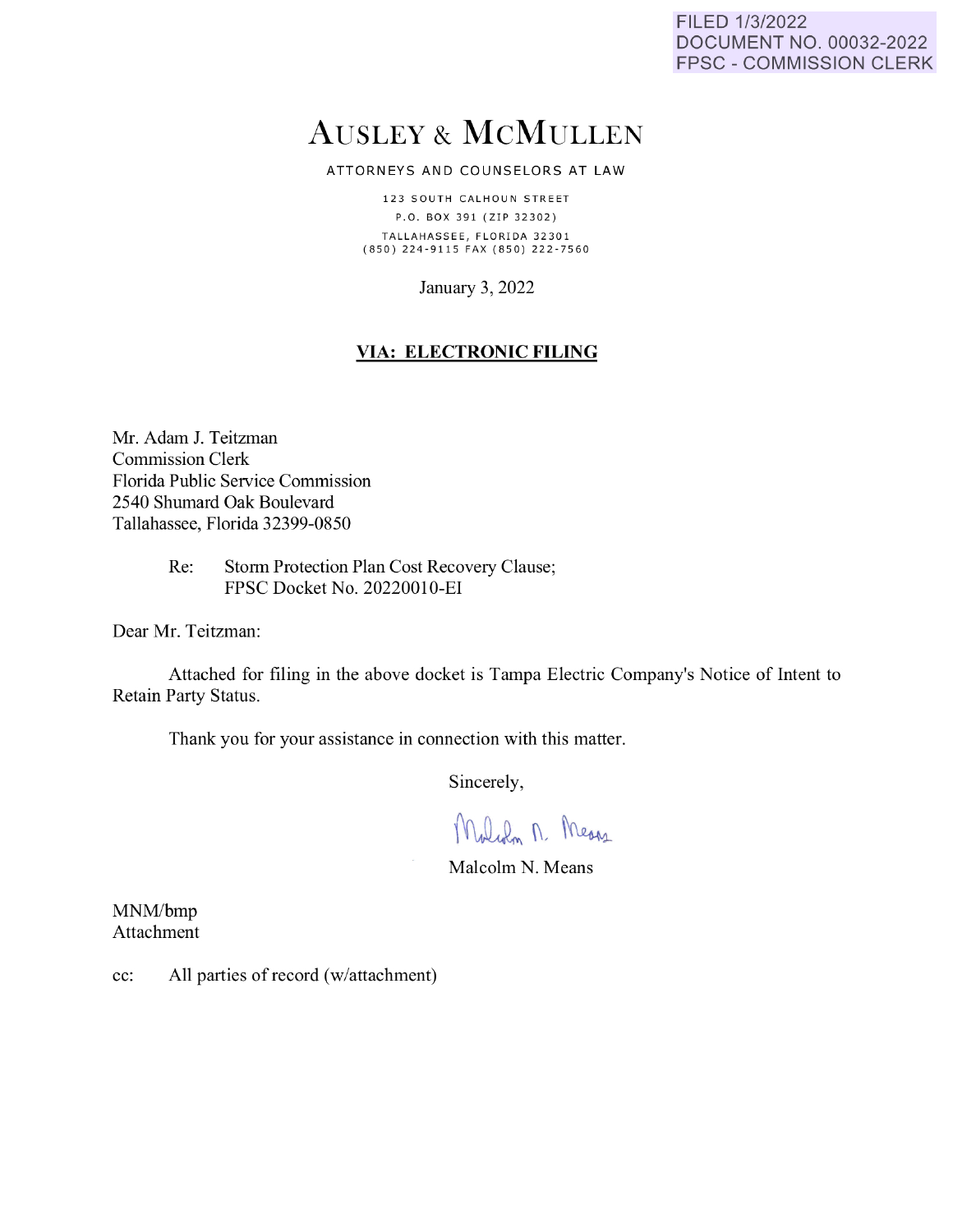#### BEFORE THE FLORIDA PUBLIC SERVICE COMMISSION

In re: Storm Protection Plan Cost Recovery Clause ) DOCKET NO. 20220010-EI

) Filed: January 3, 2022

### **TAMPA ELECTRIC COMPANY'S NOTICE OF INTENT TO RETAIN PARTY STATUS**

Tampa Electric Company ("Tampa Electric" or "the company") hereby serves notice of its intent to retain party status in the above entitled docket and requests that copies of all pleadings,

orders, notices and other papers filed in this proceeding be served on the following:

Ms. Paula K. Brown Mr. J. Jeffry Wahlen Manager, Regulatory Coordination Mr. Malcolm N. Means Tampa Electric Company **Ausley McMullen** Post Office Box 111 Post Office Box 391 Tampa, FL 33601 Tallahassee, FL 32302 [regdept@tecoenergy.com](mailto:regdept@tecoenergy.com) [jwahlen@ausley.com](mailto:jwahlen@ausley.com)

[mmeans@ausley.com](mailto:mmeans@ausley.com)

DATED this 3rd day of January 2022.

Respectfully submitted,

Malian n. Means

J. JEFFRY WAHLEN MALCOLM N. MEANS Ausley McMullen 123 S. Calhoun Street (32301) Post Office Box 391 Tallahassee, FL 32302 (850) 224-9115

ATTORNEYS FOR TAMPA ELECTRIC COMPANY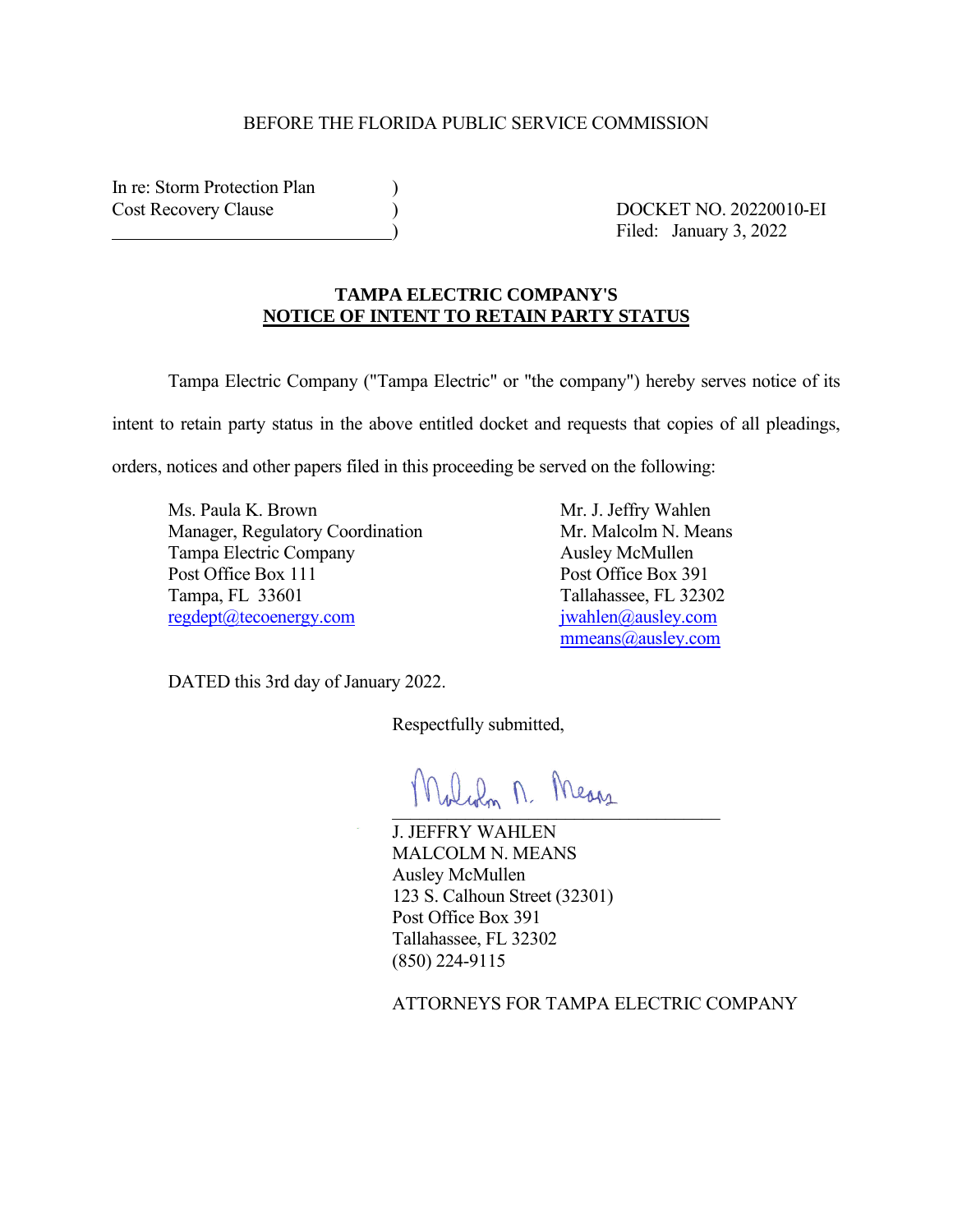#### **CERTIFICATE OF SERVICE**

I HEREBY CERTIFY that a true and correct copy of the foregoing Notice of Intent to Retain Party Status has been furnished by electronic mail on this 3rd day of January 2022 to the following:

Ms. Jennifer Crawford Attorney Office of General Counsel **Florida Public Service Commission** Room 390L – Gerald L. Gunter Building 2540 Shumard Oak Boulevard Tallahassee, FL 32399-0850 Jcrawfor@psc.state.fl.us

Richard Gentry Charles Rehwinkel Patricia A. Christensen Stephanie Morse Anastacia Pirrello Mary Wessling **Office of Public Counsel** 111 West Madison Street – Room 812 Tallahassee, FL 32399-1400 gentry.richard@leg.state.fl.us rehwinkel.charles@leg.state.fl.us christensen.patty@leg.state.fl.us morse.stephanie@leg.state.fl.us pirrello.anastacia@leg.state.fl.us wessling.mary@leg.state.fl.us

Dianna M. Triplett **Duke Energy** 299 First Avenue North St. Petersburg, FL 33701 Dianne.triplett@duke-energy.com

Matthew R. Bernier **Duke Energy** 106 East College Avenue, Suite 800 Tallahassee, FL 32301 Matt.Bernier@duke-energy.com Robert.Pickels@duke-energy.com FLRegulatoryLegal@duke-energy.com Mr. Mike Cassel **Florida Public Utility Company** 208 Wildlight Ave. Yulee, FL 32097 mcassel@fpuc.com

James W. Brew Laura Wynn Baker **c/o Stone Law Firm** 1025 Thomas Jefferson Street, NW Suite 800 West Washington, DC 20007-5201 jbrew@smxblaw.com lwb@smxblaw.com

Stephanie Eaton **Spilman Thomas & Battle, PLLC** 110 Oakwood Drive, Suite 500 Winston-Salem, NC 27103 seaton@spilmanlaw.com

Derrick Price Williamson **Spilman Thomas & Battle, PLLC** 1100 Bent Creek Blvd., Suite 101 Mechanicsburg, PA 17050 dwilliamson@spilmanlaw.com

Zayne Smith **AARP** 360 Central Ave., Suite 1750 St. Petersburg, FL 33701 zsmith@aarp.org

Mr. Ken Hoffman **Florida Power & Light Company** 134 West Jefferson Street Tallahassee, FL 32301-1713 Ken.hoffman@fpl.com